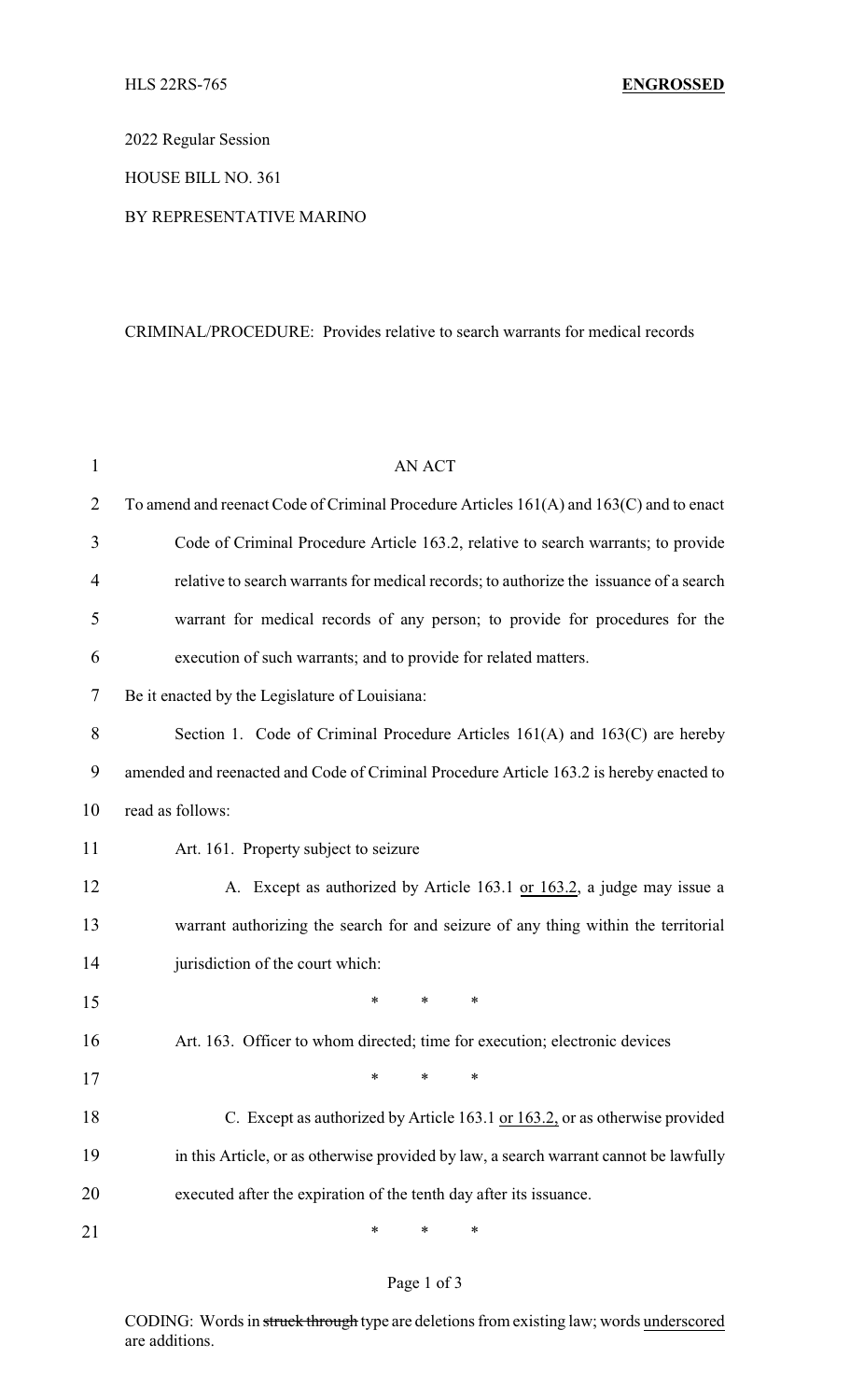| $\mathbf{1}$   | Art. 163.2. Search warrant for medical records                                             |
|----------------|--------------------------------------------------------------------------------------------|
| $\overline{2}$ | A. A judge may issue a search warrant authorizing the search for and seizure               |
| 3              | of the medical records of any person.                                                      |
| 4              | B. The warrant may be issued by a judge of either the court of territorial                 |
| 5              | jurisdiction where the investigation for the medical records is being conducted or the     |
| 6              | court of territorial jurisdiction where the custodian of the medical records may be        |
| 7              | found. The warrant may be executed in any place the medical records may be found           |
| 8              | and shall be directed to any peace officer who shall obtain and distribute the medical     |
| 9              | records as directed in the warrant.                                                        |
| 10             | C. A warrant issued pursuant to this Article remains in effect for one                     |
| 11             | hundred eighty days after its issuance.                                                    |
| 12             | D.(1) Any examination of any medical records seized pursuant to the                        |
| 13             | provisions of this Article shall be at the direction of the attorney general, the district |
| 14             | attorney, or the investigating agency.                                                     |
| 15             | Notwithstanding any other provision of law to the contrary, any<br>(2)                     |
| 16             | examination of the medical records may be conducted at any time before or during           |
| 17             | the pendency of any criminal proceeding in which the medical records may be used           |
| 18             | as evidence.                                                                               |

## DIGEST

The digest printed below was prepared by House Legislative Services. It constitutes no part of the legislative instrument. The keyword, one-liner, abstract, and digest do not constitute part of the law or proof or indicia of legislative intent. [R.S. 1:13(B) and 24:177(E)]

| HB 361 Engrossed | 2022 Regular Session | Marino |
|------------------|----------------------|--------|
|                  |                      |        |

**Abstract:** Provides relative to the search for and seizure of medical records.

Present law (C.Cr.P. Art. 161) authorizes a judge, except as provided in present law, to issue a warrant authorizing the search for and seizure of anything within the territorial jurisdiction of the court which:

- (1) Has been the subject of theft.
- (2) Is intended for use or has been used as a means of committing an offense.
- (3) May constitute evidence tending to prove the commission of an offense.